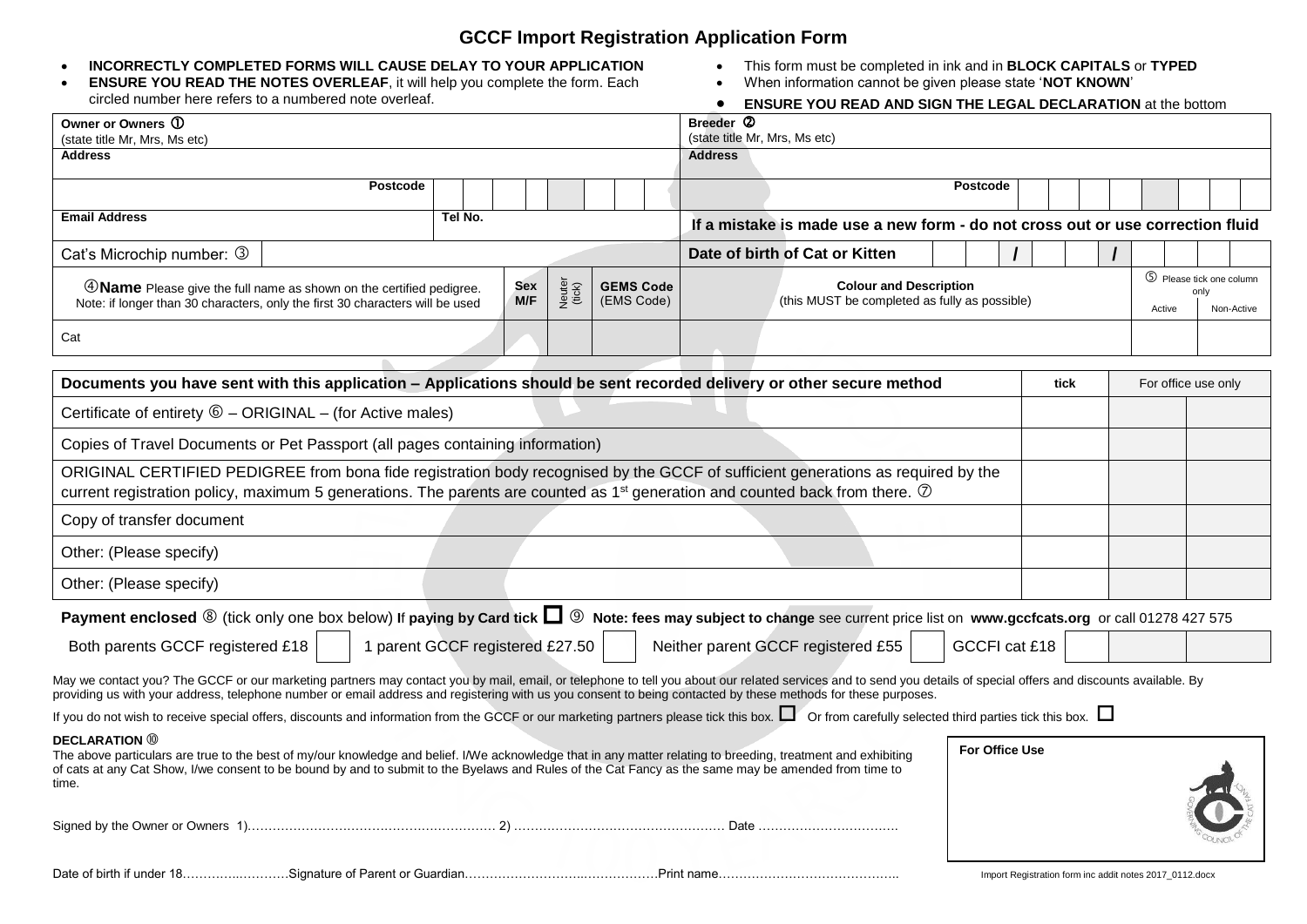# The Governing Council of the Cat Fancy **Application for Import Registration**

Completed applications should be sent with correct fee to: GCCF, 5 Kings Castle Business Park, The Drove, Bridgwater, TA6 4AG Tel: 01278 427 575 email: info@gccfcats.org

## **Extract of GCCF Rules giving INSTRUCTIONS FOR APPLYING FOR IMPORT REGISTRATION OF CATS & KITTENS**

Applicants are required to comply with the **full Rules**, copies are available from the GCCF Office. This extract is provided to assist in completion of the form only.

#### **Please read these directions carefully before filling in the form overleaf** The numbered notes refer to ringed numbers on the form overleaf

- **1. OWNER** Please state the title of the owner(s) as this is an important part of the registration record.
- **2. BREEDER -** The breeder is the registered owner of the dam at the date of birth of the kittens. If the breeder is also the owner, there is no need to complete the address box twice.

## **3. MICROCHIPS**

All imports to the GCCF register must be microchipped and the number shown on all the import's paperwork.

## **4. NAMES**

The first 30 characters of the name shown on the certified pedigree for the cat or kitten will be reproduced exactly. Note however, if the name exceeds 30 characters, the name will be truncated accordingly. Spaces can be omitted but not letters. An indicator will be used after the name of the cat to show that the name has been imported from another register.

## **5. ACTIVE / NON-ACTIVE**

If the registration of a parent/parents not registered with the GCCF is endorsed "not for breeding" by another bona fide registering organisation, the cat may not be registered. If the cat is so endorsed it shall be placed on the non-active register irrespective of the preference indicated on the the form.

## **6. CERTIFICATE OF ENTIRETY**

A Certificate of Entirety must be provided for unneutered male cats, in accordance with rule 1a, or the Certificate of Entirety to be valid it must carry the microchip number, which should also be entered onto the cat's veterinary record at, or prior to, the time of the examination.

## **7. CERTIFIED PEDIGREES**

**IF THE CAT IS ALREADY REGISTERED WITH ANOTHER BONA FIDE REGISTERING ORGANISATION a Certified Pedigree is required,** which must be in accordance with the current GCCF Registration Policy for the breed in question. This must show names, registration numbers and breed colours for all the required generations (maximum 5)**.** Please ensure that the number of generations on the pedigree is correct as this could delay processing.

**IF THE CAT IS NOT REGISTERED WITH ANY OTHER REGISTERING ORGANISATION AND THE PARENTS ARE NOT REGISTERED WITH THE GCCF** A 4 generation (or more if required by the current GCCF Registration Policy for that breed, maximum 5) Certified Pedigree for the parent/parents not registered with the GCCF. The certified pedigree(s) must be in accordance with the current GCCF Registration Policy for the breed in question. If any cat in the pedigree is registered with the GCCF on the Non-Active Register, its offspring shall be considered to be unregistered unless these offspring were registered prior to the cat's transfer to the Non-Active Register.

- **8.** The effective date of the application shall be when full payment is received.
- **9. Paying by Card – The APPLICANT MUST CONTACT THE OFFICE** with their card details **3 to 5** working **days** after posting the application. Failure to do so may result in the form being returned as unpaid.
- **10. DECLARATION -** This declaration must be signed by the owner (1) or both owners (1) & (2) if jointly owned. If an owner is under 18 years of age the applicant's date of birth must be given and the declaration must also be signed by a parent or quardian.

## **IN ADDITION TO THE ABOVE REQUIREMENTS THE FOLLOWING ARE NEEDED AS APPROPRIATE:**

**For cats entering** England, Scotland, Wales, Northern Ireland, the Isle of Man or the Channel Islands **under Quarantine regulations**, a copy of the clearance papers supplied when the cat leaves Quarantine, importation/quarantine certification as currently required by DEFRA, together with the microchip number.

**For cats entering** England, Scotland, Wales, Northern Ireland, the Isle of Man or the Channel Islands **under the Balai Directive**, copies of all clearance papers are required including the Health Certificate (where appropriate) as currently required by DEFRA, evidence of rabies vaccination, and the microchip number.

**For cats entering** England, Scotland, Wales, Northern Ireland, the Isle of Man or the Channel Islands **under the Pet Passport Schem**e, copies of all clearance papers are required including the Health Certificate (where appropriate), evidence of rabies vaccination, and the microchip number.

**For cats entering the UK for showing purposes only,** a Certified Pedigree in accordance with the current GCCF Registration Policy for that breed, microchip number, a Certificate of Entirety if the cat is **Male** (required because **Monorchid** or **Cryptorchid** adult males are **not eligible** to be shown at **GCCF shows**), together with a letter stating the reason for registering with the GCCF i.e. wishing to show at GCCF shows.

End of notes **Import Registration form inc addit notes 2015** 0630.docx